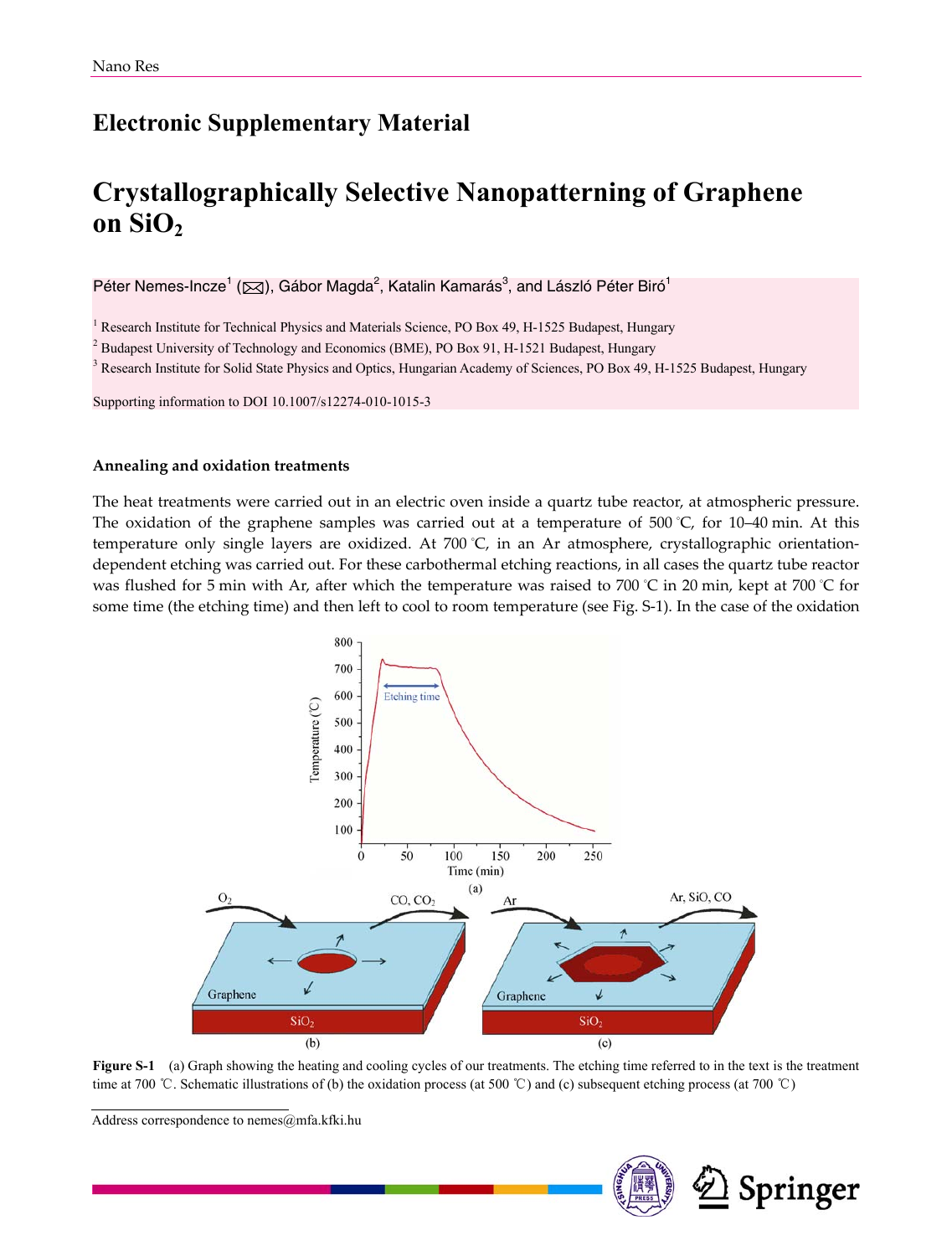reaction, a mixture of high purity  $O_2$  (99.9995%) and  $N_2$  (99.999%) was used, with flow rates of 700 mL/min and 1300 mL/min, respectively. For the carbothermal etching process, Ar gas (99.99%) was employed, with a flow rate of 1000 mL/min. Here, Ar was used instead of  $N_2$ , because SiO may form  $Si<sub>3</sub>N_4$  in a  $N_2$  atmosphere (Liou, T. H.; Chang, F. W. Kinetics of carbothermal reduction and nitridation of silicon dioxide/carbon mixture. *Ind. Eng. Chem. Res.* **1995**, *34*, 118–127).

#### **STM measurements**

For the STM measurements electrical contacts were attached to the samples,using a nanosoldering method, using indium (Girita, Ç. Ö.; Zettl, A. Soldering to single atomic layer. *Appl. Phys. Lett.* **2007**, *91*, 193512). This method of preparing contacts has the added advantage, that is, uses no resist material whatsoever, and therefore leaves no contaminants on the graphene surface which could interfere with STM measurements.

As the carbothermal etching process also takes place at grain boundaries in the sample, extra care was taken during the STM measurements to take atomic resolution data from the same grain as that where the hexagonal holes were located. STM measurements were performed on the samples prepared by AFM indentation.



**Figure S-2** Optical micrograph of the patterned graphene sample contacted by an indium spike (red arrow)



**Figure S-3** AFM image of another etched sample, showing an etched out grain boundary, shown by the green arrow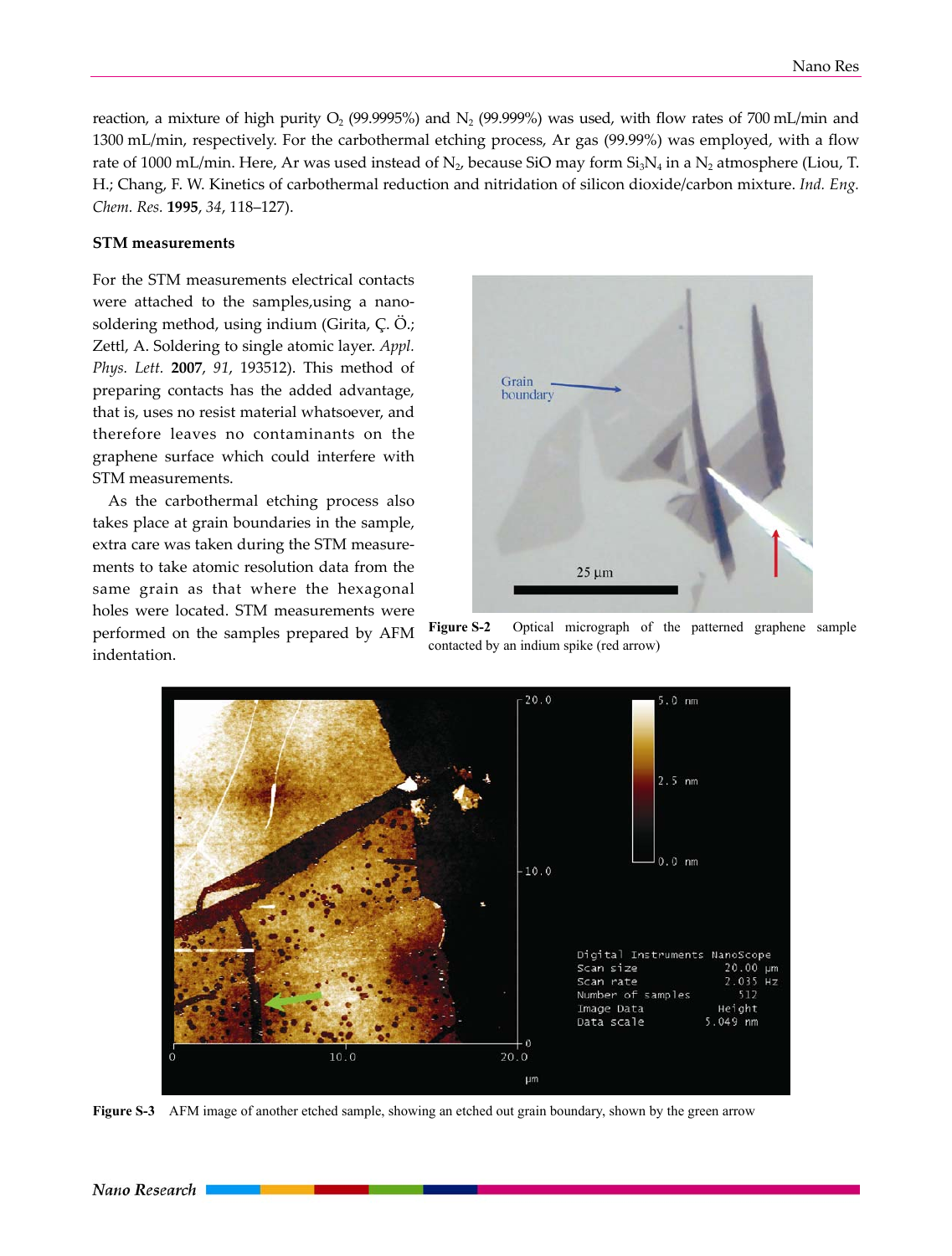The AFM images of the hexagonal holes were matched to the atomic resolution STM images by imaging the graphene flake in both AFM and STM at low magnifications, using specific sites on the sample as markers. By this technique the orientational relationship between the STM and AFM images could be established.



**Figure S-4** (a) AFM and (b) STM images of the same graphene sample. The folded back edge of the sample (shown with green arrows) serves as a marker to match the orientations of the AFM and STM images. Blue arrows show an etched out grain boundary (also seen on the optical microscopy image in Fig. S-2) and the hexagonal hole matrix. The atomic resolution STM images were obtained in the vicinity of the etch pit matrix, in the area shown in the STM image

### **AFM imaging of the annealed samples**

A Multimode Nanoscope AFM from Veeco, with a IIIa controller, was used in tapping mode to characterize the samples, under ambient conditions. Silicon scanning tips used in tapping mode were purchased from Nanosensors (model: PPP-NCHR). AFM measurements were carried out taking into consideration our previous results on measuring graphene on SiO<sub>2</sub> (Nemes-Incze, P.; Osváth, Z.; Kamarás, K.;.Biró, L. P. Anomalies in thickness measurements of grapheme and few layer graphite crystals by tapping mode atomic force microscopy. *Carbon* **2008**, *46*, 1435–1442).

#### **AFM indentation experiments**

For the AFM indentation experiments diamond-like carbon coated indentation tips were used, type: Tap300DLC, purchased from Budget Sensors (mean force constant: 40 N/m).

#### **Raman measurements**

The Raman spectra were recorded using a Renishaw 1000 MB Raman microscope. The excitation source was the 488 nm line of an Ar<sup>+</sup> laser with incident power in the mW range in order to avoid excessive heating of the sample, using a laser spot with a diameter of  $2 \mu m$ .

We observed strong upshifts of the G and 2D peak frequencies after oxidation and/or carbothermal etching of our samples. By comparing the observed Raman shifts with the electrochemical doping results of Das et al. (Ref. 25 in the main text) we can conclude that the shift is the result of strong p-type doping of the graphene.